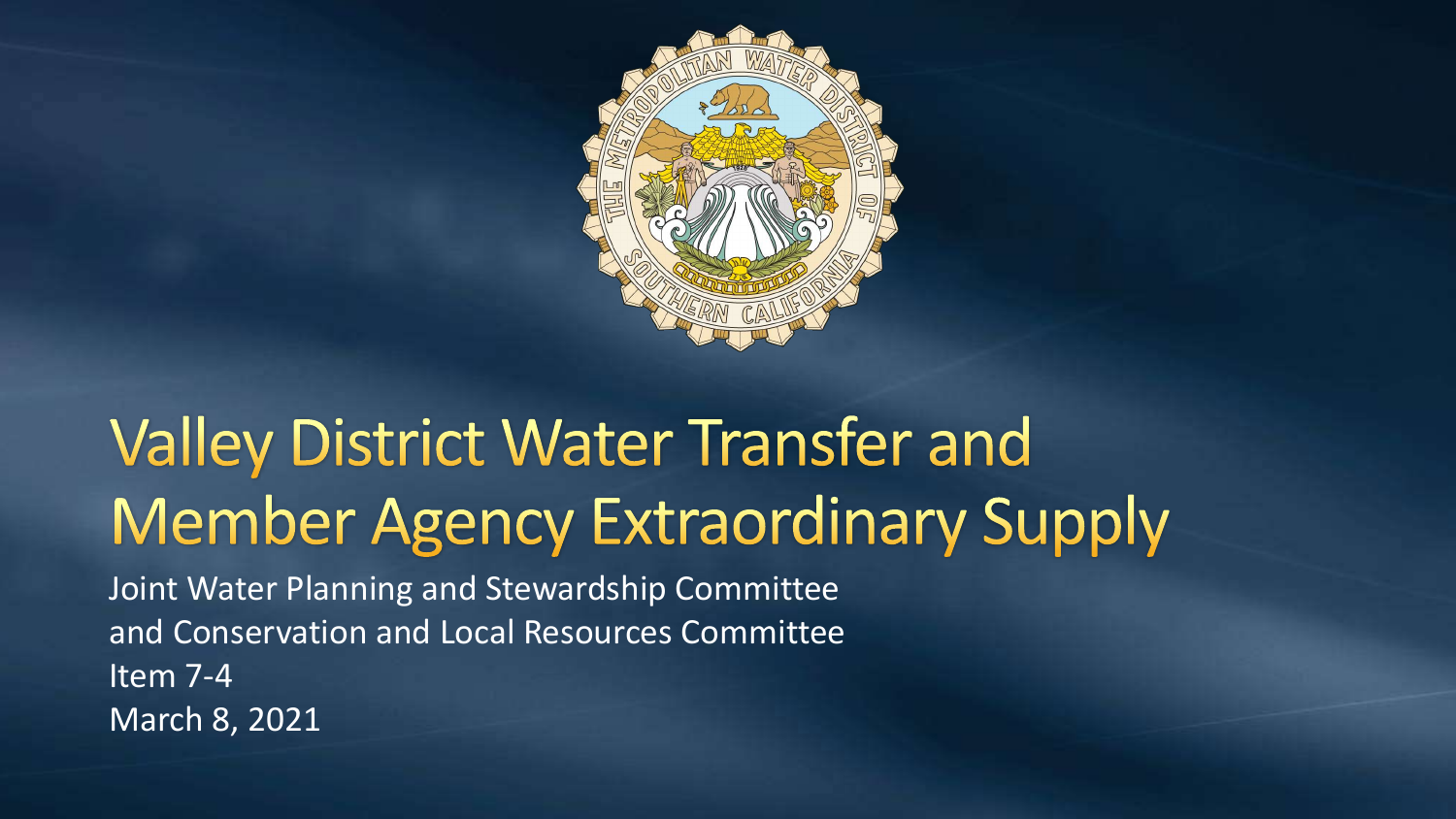# **Valley District Mutual Aid & Transfer**

#### **• Valley District**

- State Water Contractor 102,600 AF Table A
- **San Bernardino Basin Area**
- **Santa Ana River Watershed**
- Past Litigation
- 2000 Coordinated Operating Agreement
	- Mutual Aid Helped fill DVL with 600,000 AF
	- Water Transfer 200,000 AF
	- Expired 2016

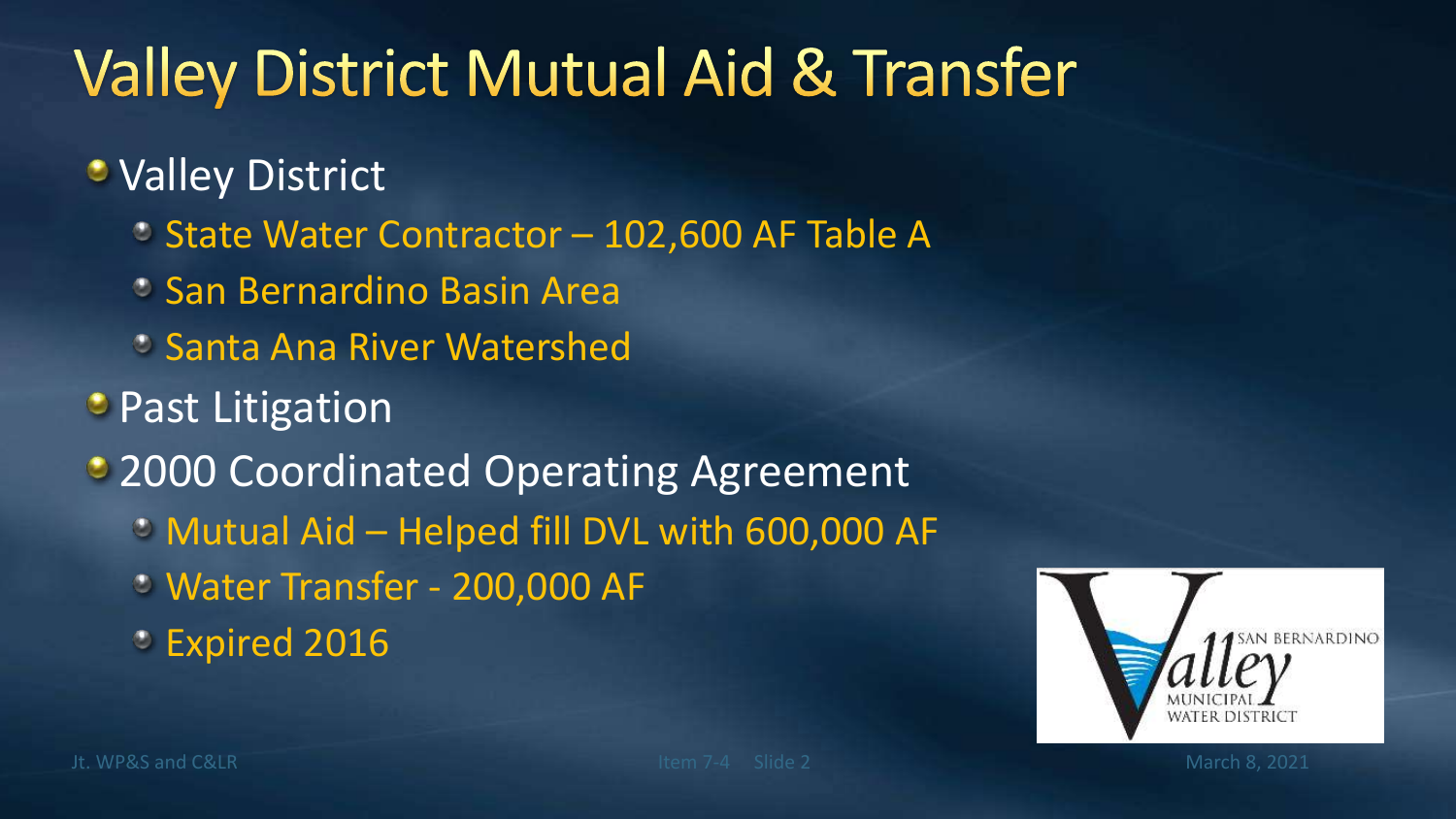## **Valley District Mutual Aid & Transfer**

- Continue history of mutual aid
- Water transfer of surplus Valley District supplies
- Call at Metropolitan's Discretion

| <b>Final SWP Allocation</b> | <b>Proposed Water Cost</b> |
|-----------------------------|----------------------------|
| $0 - 20%$                   | \$450/AF                   |
| $21 - 40\%$                 | \$350/AF                   |
| $41 - 60\%$                 | \$250/AF                   |
| $61 - 100\%$                | \$125/AF                   |

#### No conveyance losses

- Metropolitan pays DWR transportation costs
- Jt. WP&S and C&LR **Item 7-4** Slide 3 March 8, 2021 Valley District requires benefits to SARCCUP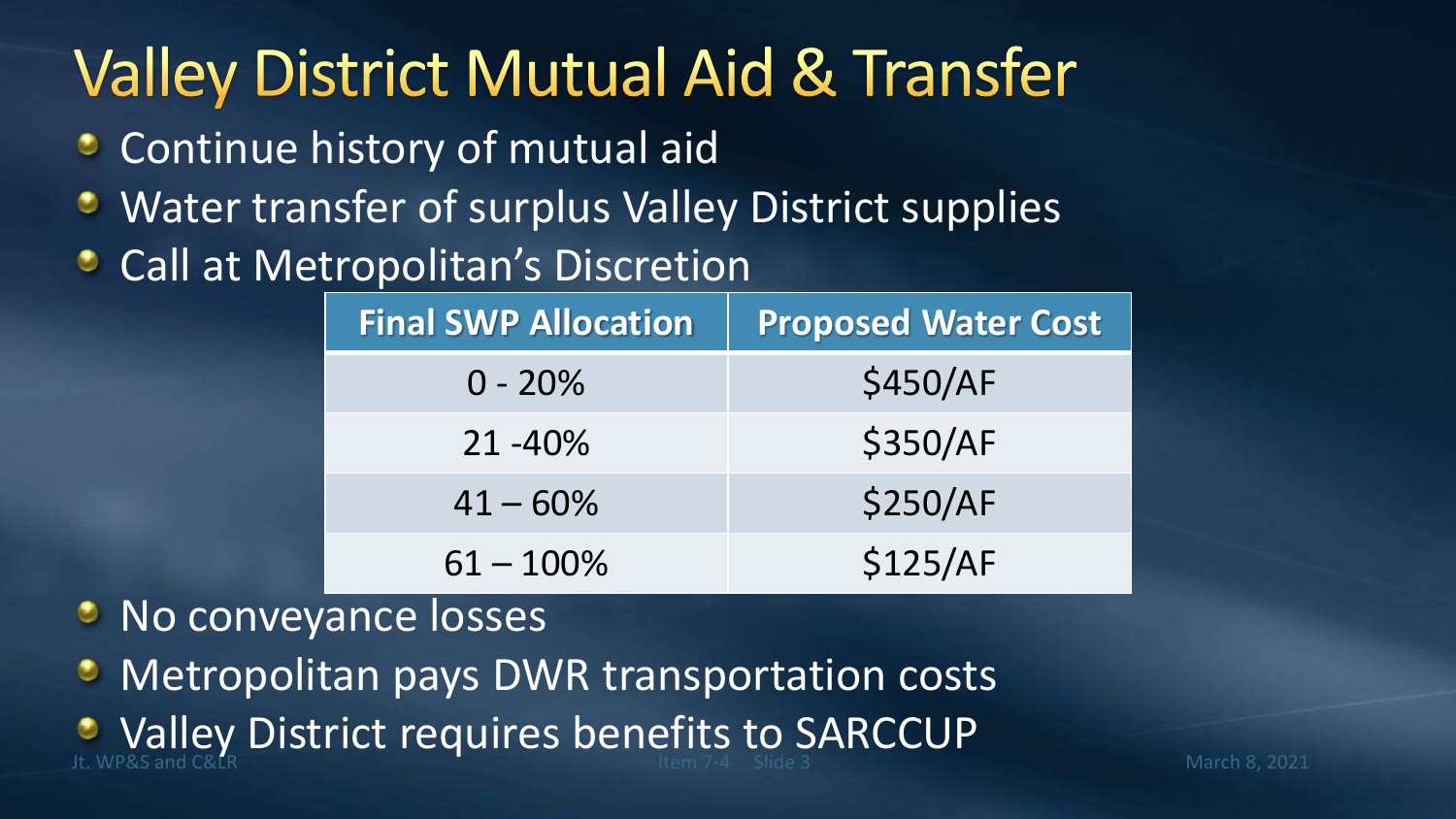#### **Santa Ana River Watershed**

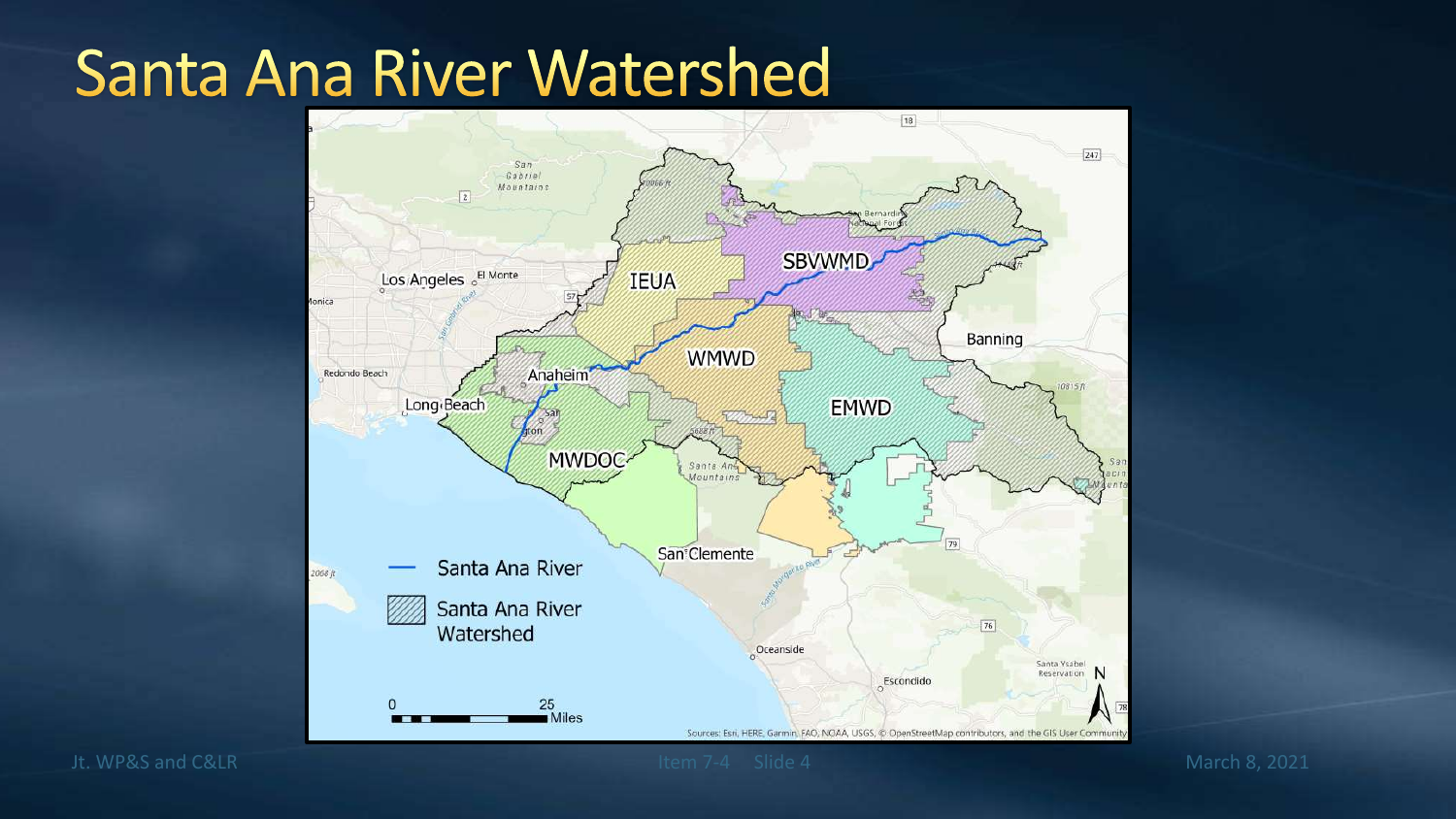#### **Incorporating Member Agency Feedback**

- Extraordinary supply available to all member agencies not just SARCCUP participants
	- Eastern, IEUA, MWDOC, and Western offered 50% of the water for management in SARCCUP
- If needed, water allocated based on historic five-year average of purchases from Metropolitan
- Member agencies in SARCCUP would be adjusted to reflect the portion of their service area outside of the Santa Ana River Watershed
- Recognize member agencies may choose to partner with subagencies in development of extraordinary supply

Jt. WP&S and C&LR March 8, 2021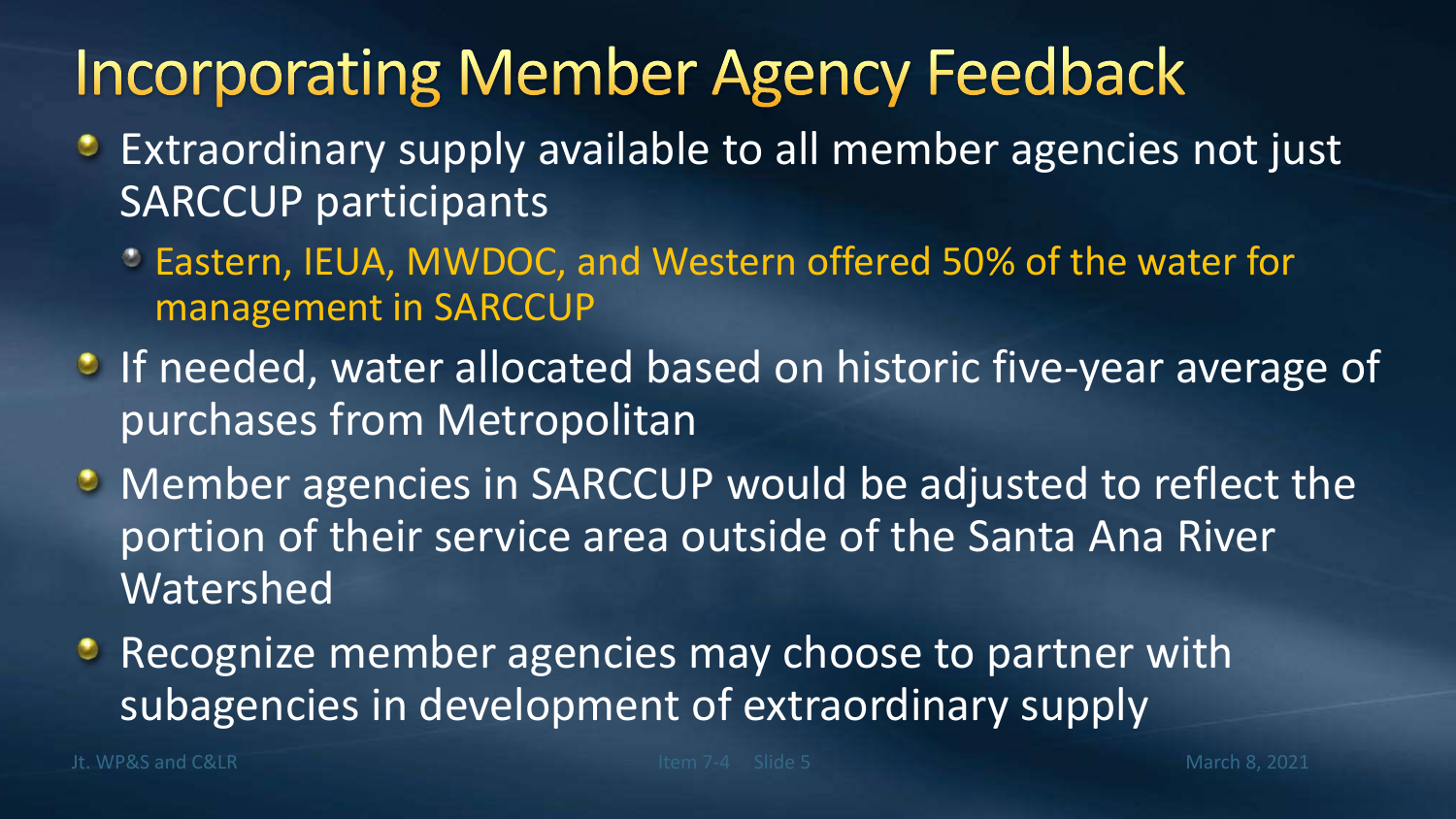#### **Terms Related to Member Agency Agreements**

- Water must be managed according to the Water Supply Allocation Plan to qualify – not automatic
- **Full Service Rate based on water tier at delivery**
- **No capacity charge because purchase of water is at** Metropolitan's discretion
- **Term: Cannot exceed the term of the State Water Contract**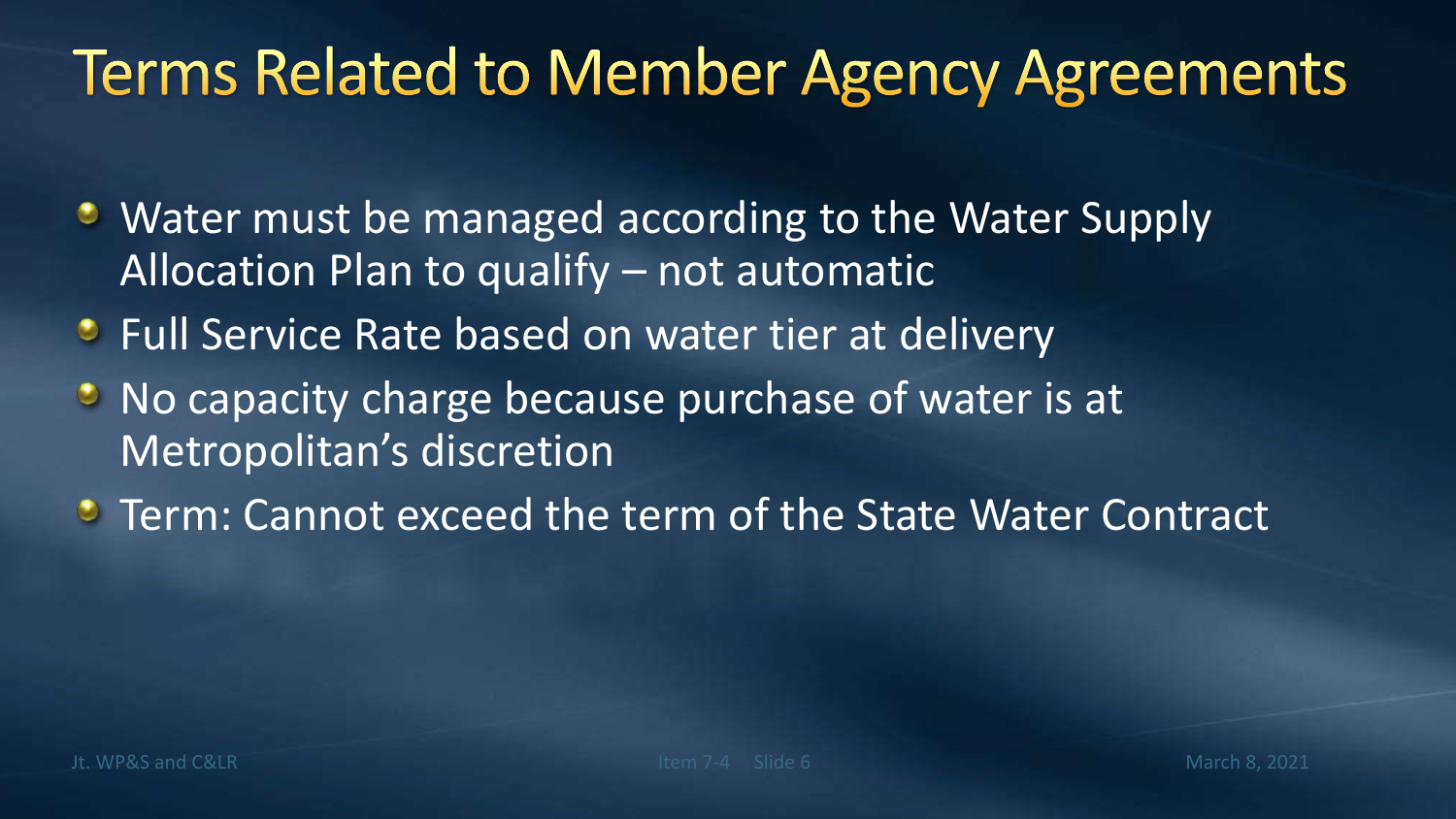## **Operational Timeline**

- June 1 Valley District notifies Metropolitan of any available surplus supplies for purchase
- **July 1 Metropolitan notifies Valley District of purchase and** sends notice to all member agencies that water is available for extraordinary supply, if stored appropriately
- Aug 15 Member agencies notify Metropolitan with amount requested.
- **Monthly Member agency certifies monthly delivery so water** can be properly accounted
- **Member agency certifies performance during allocation**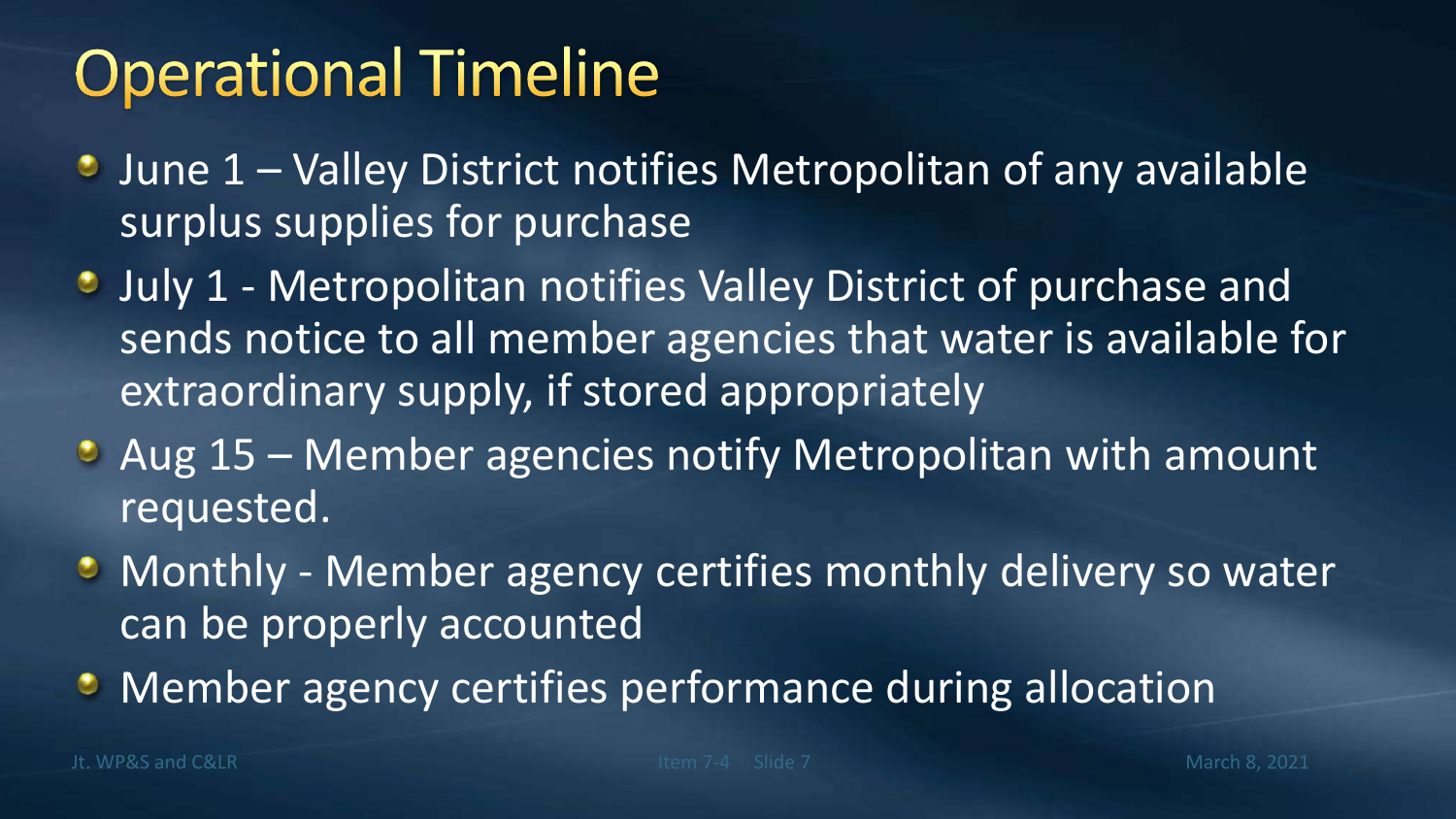**Extraordinary Supply Principles Adopted As Part of Water Supply Allocation Plan** 

- No negative impacts to other member agencies
- **Specifically designed program or supply action**
- **Intended for consumptive use in an allocation**
- **•** Fully documented resource management actions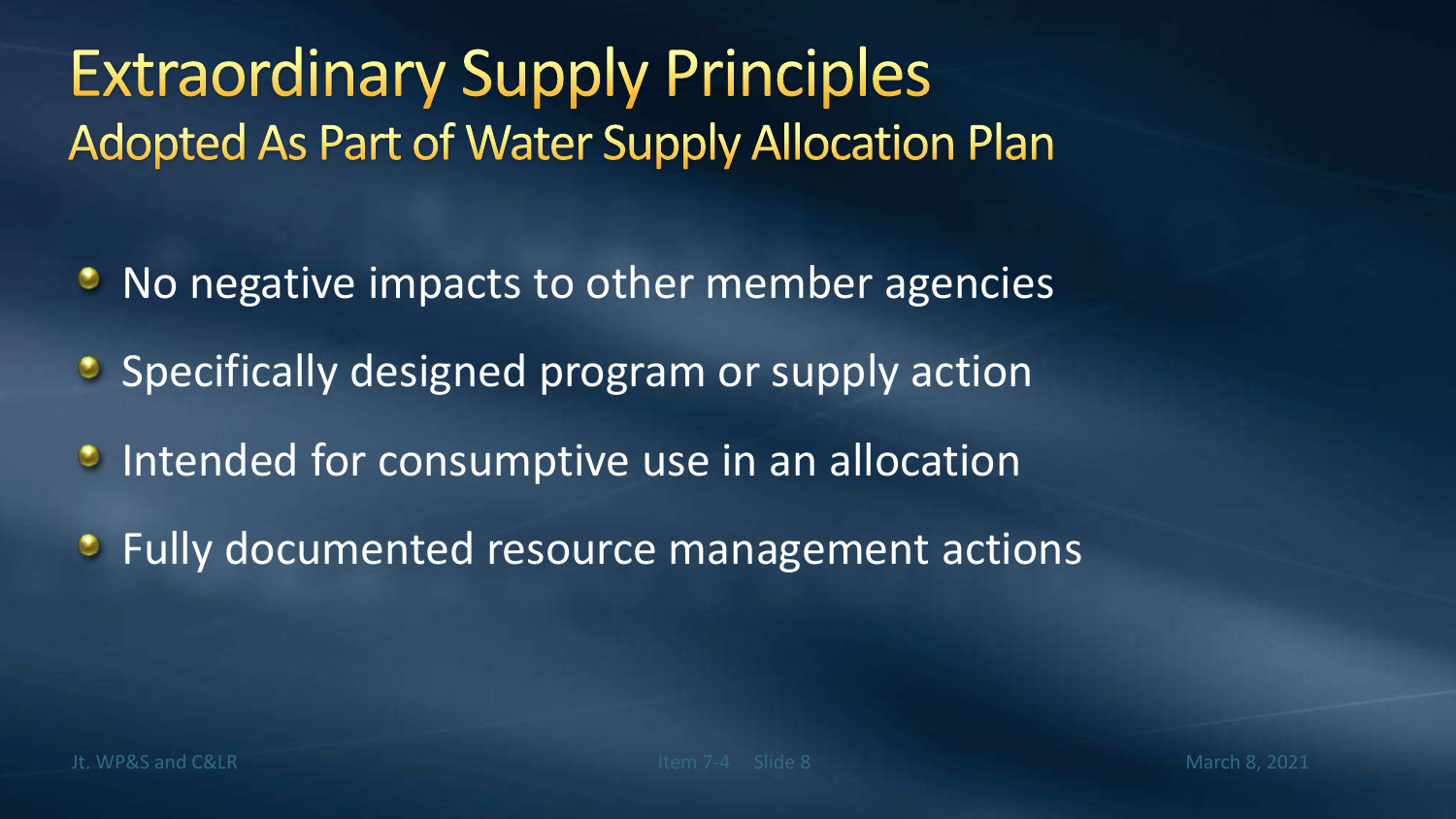### Summary

- Metropolitan maintains control over all State Water Project supplies within service area
- **Member agencies continue to pay the full service rate**
- **•** Fiscally responsible with competitive prices
- **Purchases are at Metropolitan's discretion**
- $\bullet$  Provides additional water to the region
- **•** Establishes a framework where member agencies can partner on local projects to improve reliability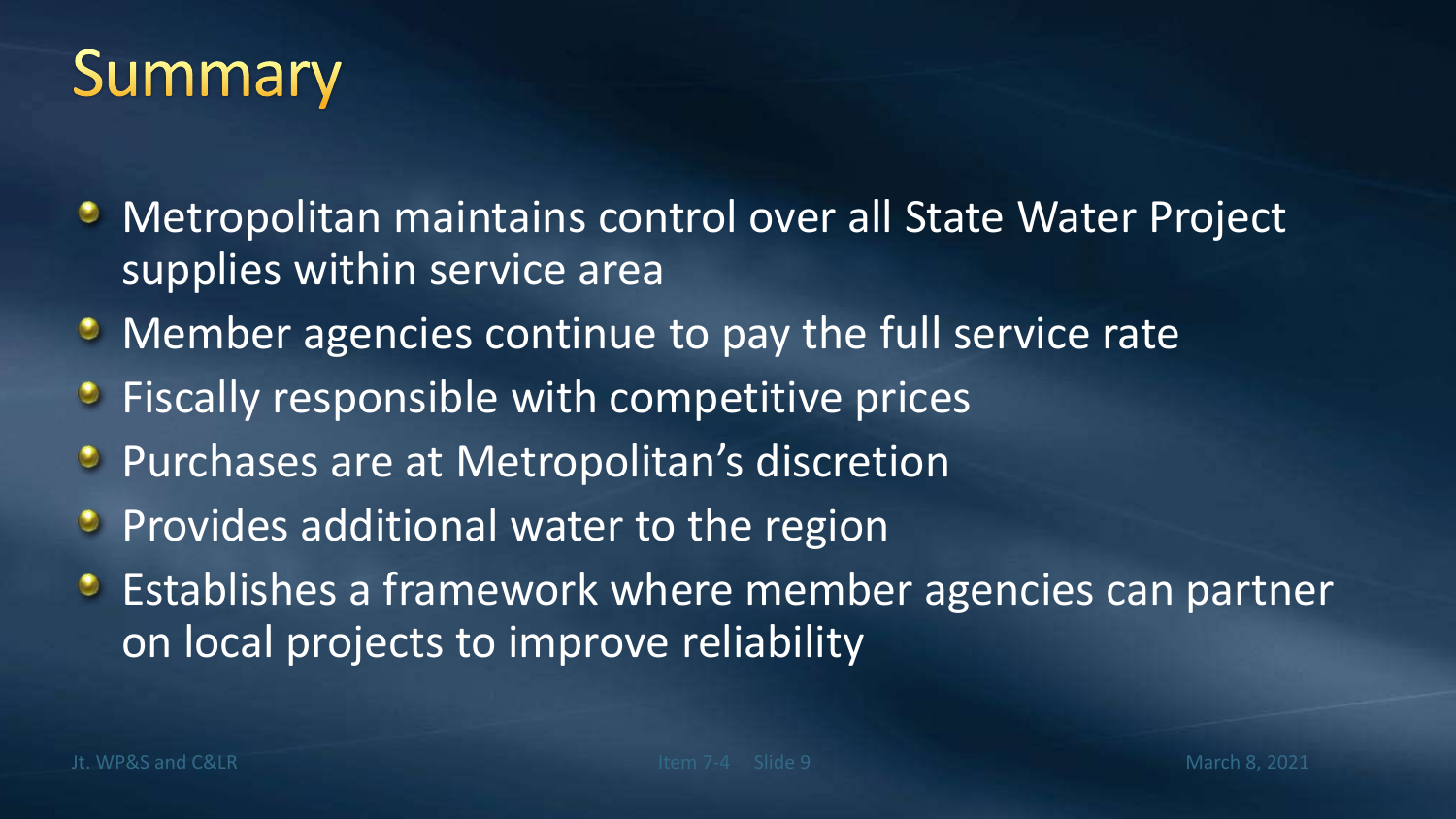### **Board Options**

#### **Option #1**

- Authorize the General Manager to execute an agreement with San Bernardino Valley Municipal Water District consistent with the terms outlined in the Board letter and in a form approved by the General Counsel.
- Authorize the General Manager to execute agreements with member agencies and subagencies consistent with the terms outlined in the Board letter and in a form approved by the General Counsel.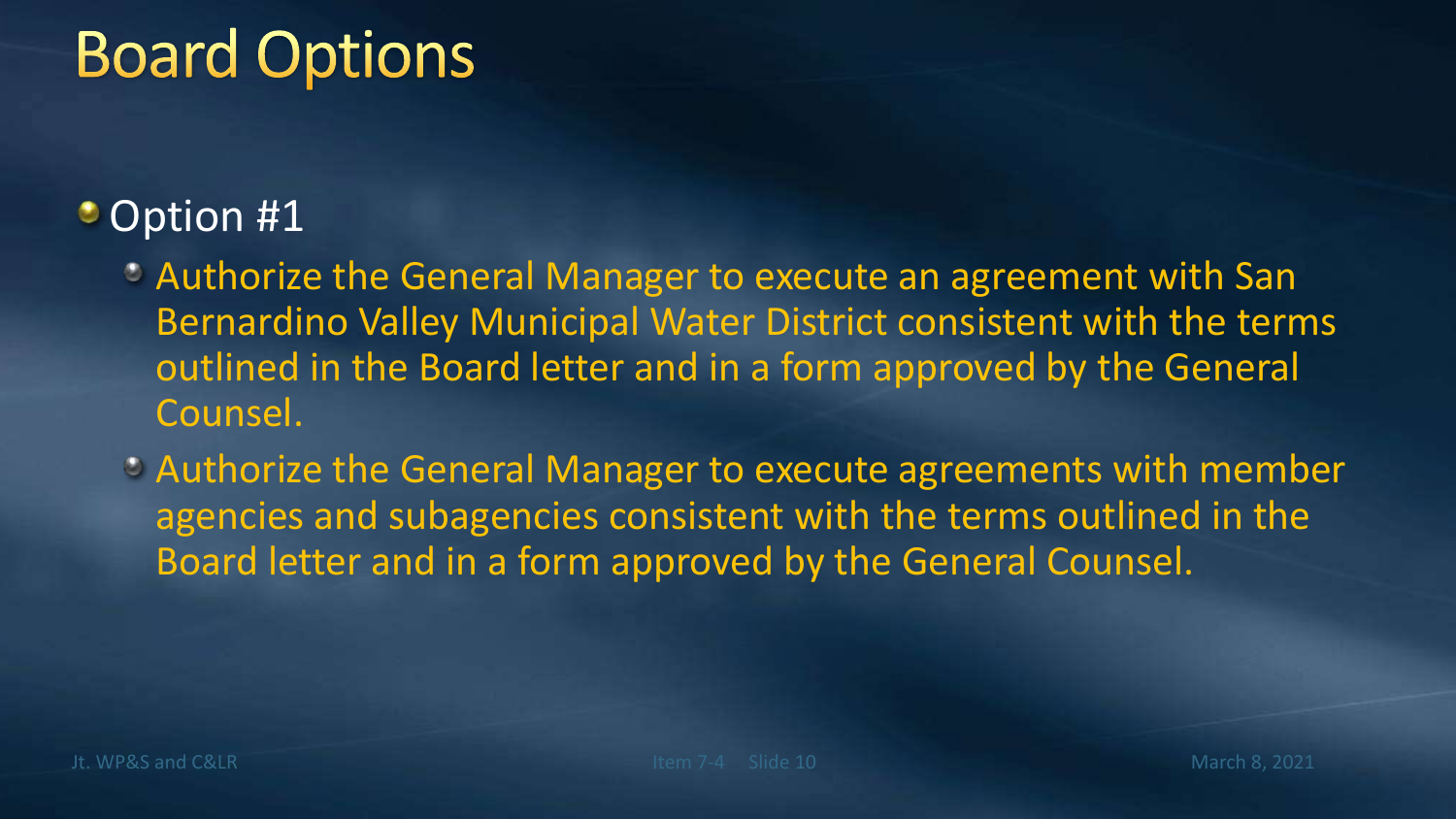### **Board Options**

#### **Option #2**

Do not enter into agreements with San Bernardino Valley Municipal Water District or the member agencies.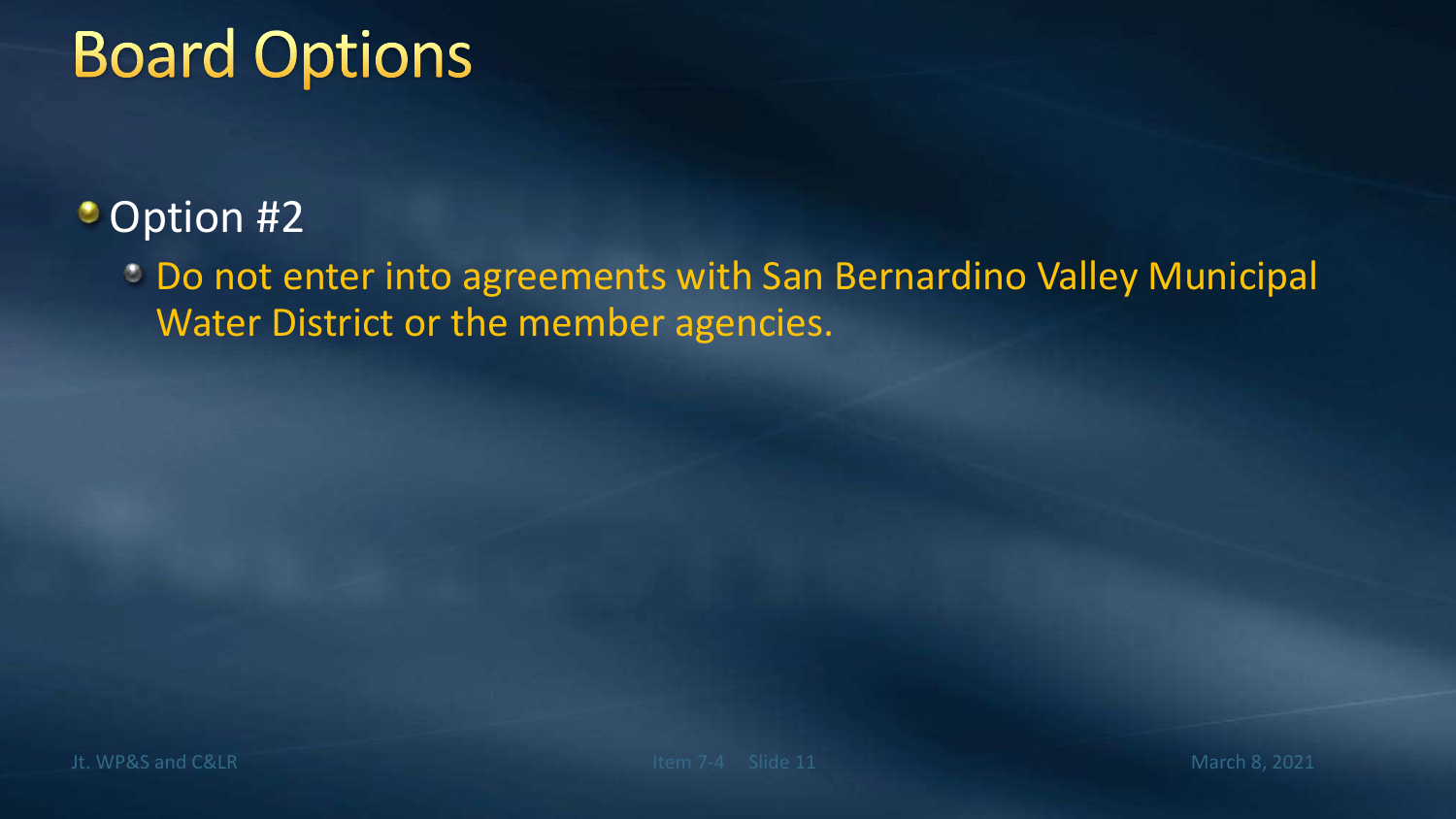## Recommendation

#### **Option #1**